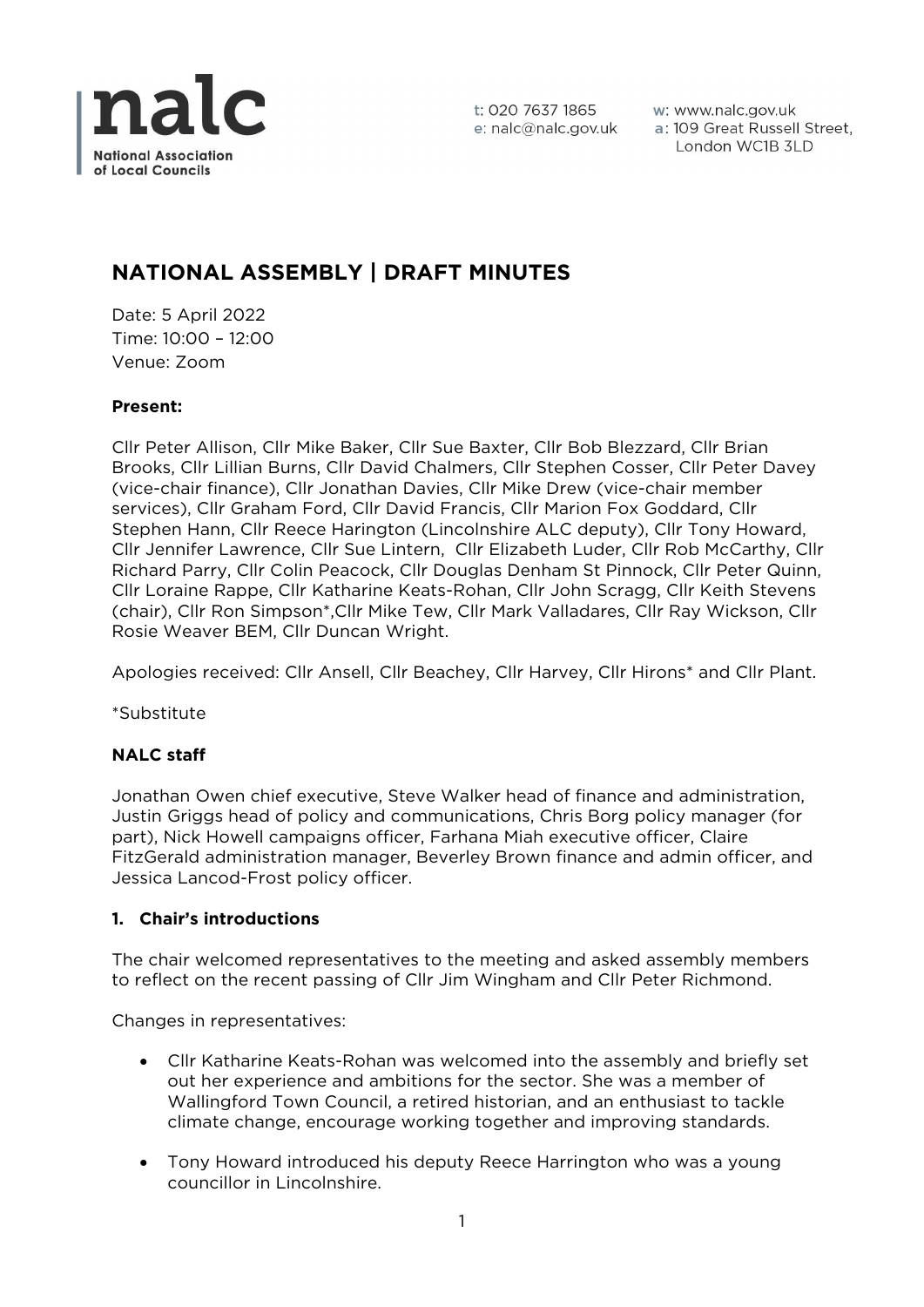

w: www.nalc.gov.uk a: 109 Great Russell Street, London WC1B 3LD

# **2. Minutes 8 December 2021 and 16 September 2021**

National assembly confirmed that the minutes from 8 December were accurate. Minutes from 16 September were also received as requested and were approved, subject to amendments to attendance and voting record.

**Resolved:** That the minutes of meetings held in December and September (as amended) be approved.

## **3. Committee issues**

## Finance and Scrutiny Committee

Cllr Ford spoke on recent meetings of Finance and Scrutiny Committee. He noted that the committee is closely monitoring budgets for the next two years. He also encouraged members to put themselves forward to fill the vacancy on the committee.

## Policy Committee

Cllr Francis reported that Policy Committee had met twice since December and noted the following:

- Motions were received from a number of county associations which was encouraging, and he urged colleagues to continue to flag up issues for national consideration.
- Approval of a work programme for the year.
- The levelling up White Paper would continue to be an important item for the committee's consideration.

#### Larger Councils Committee

Cllr Parry provided an update in the absence of Cllr Harvey. The committee will have their first face to face meeting in May. They had agreed a work programme for the year and had a full complement of members.

## Smaller Councils Committee

Cllr Ford provided an update on the work of the committee: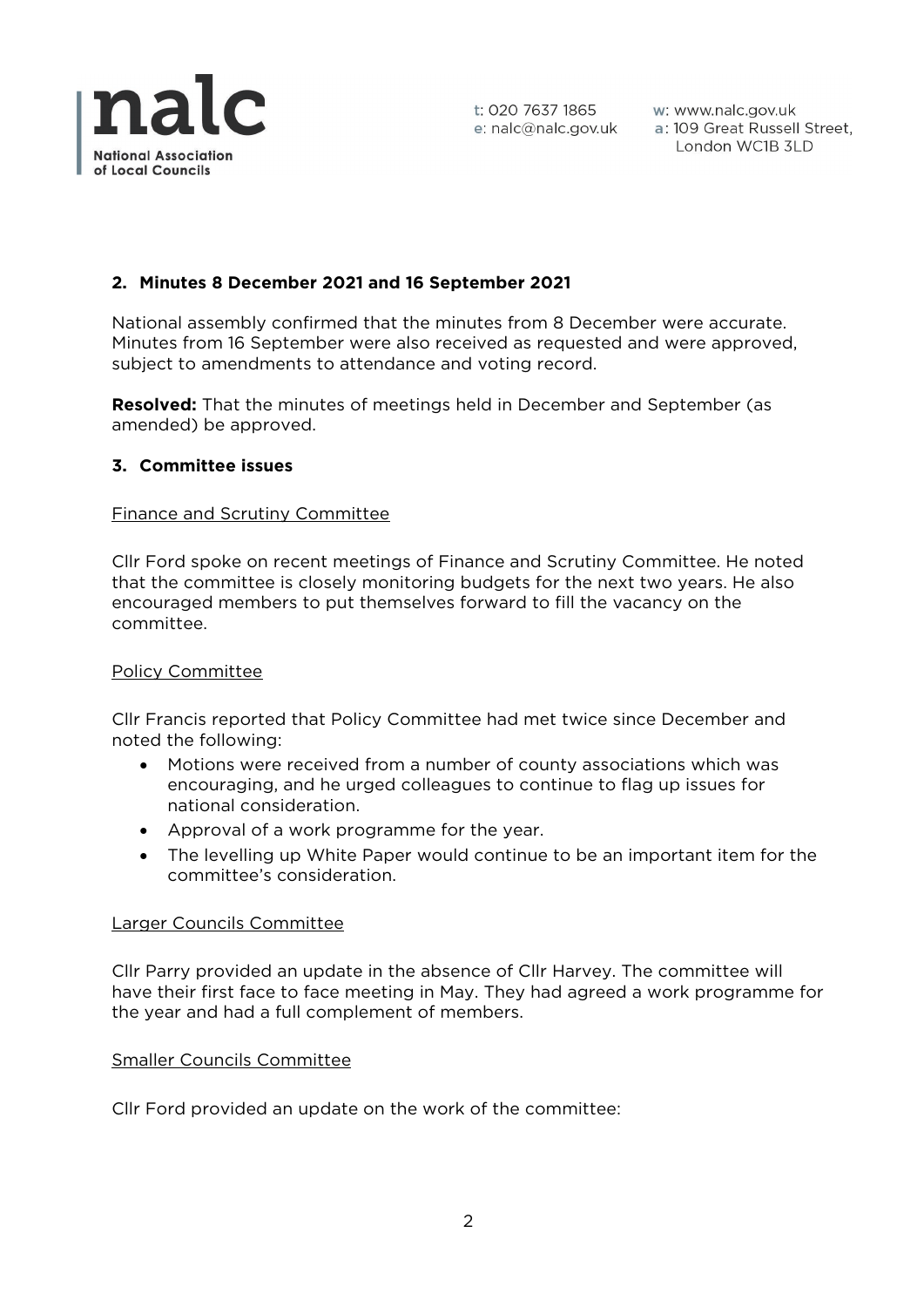

w: www.nalc.gov.uk a: 109 Great Russell Street, London WC1B 3LD

- A survey had been prepared and sent out to county associations asking them to gather the views of smaller councils on their expectations of the committee and NALC.
- Cllr Burns indicated that she will be analysing the results of the survey and encouraged members of the assembly to ensure their councils completed the survey. The results will be shared widely and inform the committee's work programme.
- She encouraged members to come forward to fill the two vacancies on the committee.

## Management Board

Cllr Stevens provided an update on the recent meeting of Management Board. He noted the board discussed how to encourage more members to sit on committees, how to support county associations and county officers more effectively and the terms of reference of the governance review. The chief executive also added that the board discussed the article in Financial Times regarding levelling up which is now available on the NALC website.

**Resolved:** That the reports be received.

# **4. National Assembly draft work programme**

The chief executive proposed the draft work programme for National Assembly including:

- Continue to work on committee issues and campaign issues which would be alternated at each meeting.
- The big themes/campaign issues would include housing and planning and encouraging joint working/ regional engagement between county associations.
- To hold a face-to-face grand reunion meeting on 12 July for members and stakeholders following a hybrid meeting focussed on business issues.
- Informal meeting/open councillor sessions will also continue and there may be merit in holding one on Ukraine.

In discussion there was strong support for including levelling up and devolution as a potential standing item.

Cllr Stevens noted that he and Cllr Baxter had recently attended a District Council Conference. The speakers had talked about parish councils and indicated that district councils need to consult with their parish councils more. He was pleased with the work NALC had done in playing a part in this**.**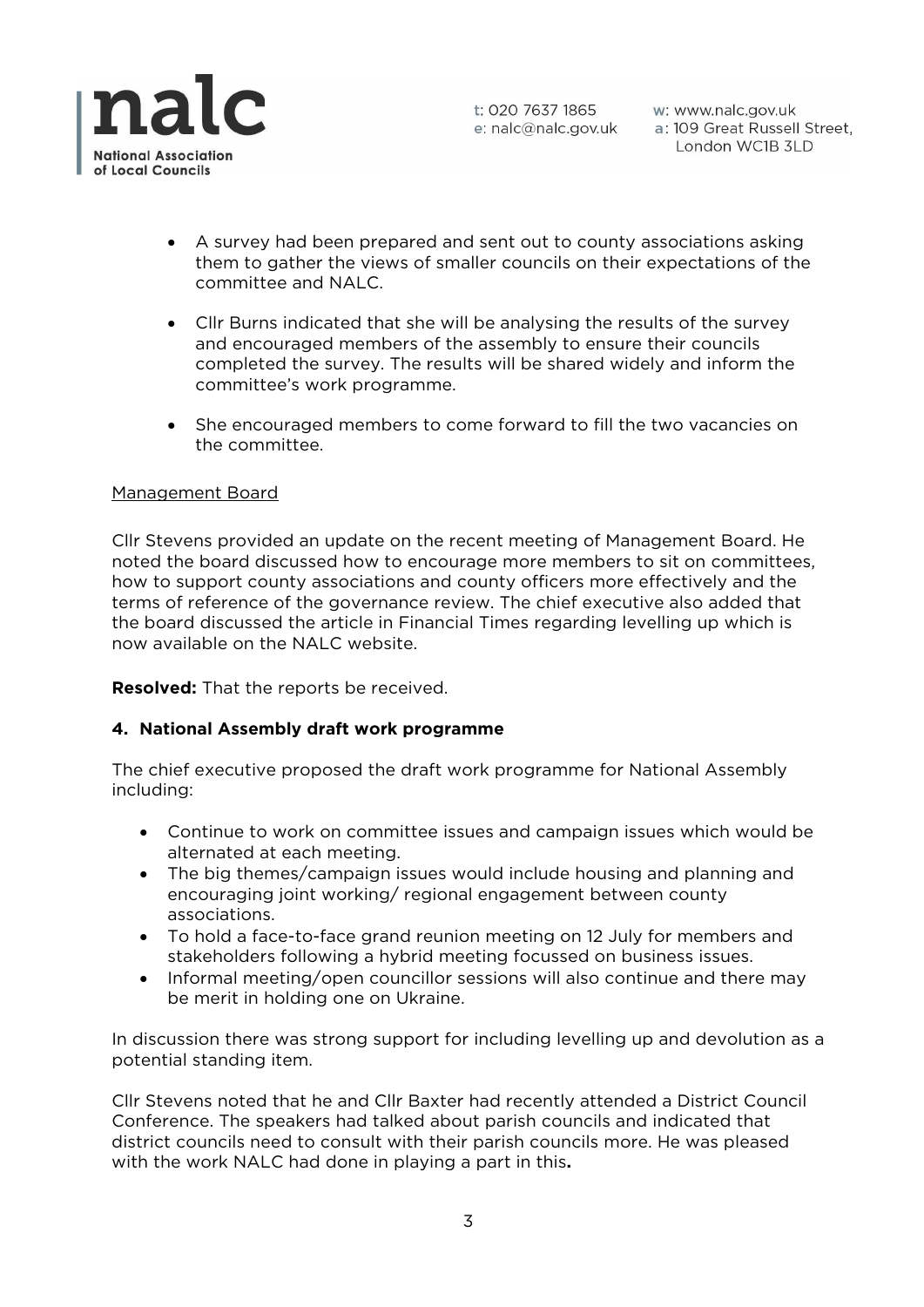

w: www.nalc.gov.uk a: 109 Great Russell Street, London WC1B 3LD

There were some discussions had around this and National Assembly expressed the importance of district councils working collaboratively with their parish councils. The LGA commissioned consultancy report was referred to and assembly members were encouraged use that report to take forward with their district, county, and unitary councils to improve joint working.

The chief executive reflected that Levelling Up should be a semi-standing item for future National Assembly meetings.

**Resolved:** That the National Assembly draft work programme be agreed.

# **5. Finance update from vice chair (finance)**

Cllr Davey gave an update on NALC's current financial position and introduced several supporting reports designed to increase awareness and transparency around NALC's financial position, which was generally good, although the need to enhance reserves to cover cash flow issues was stressed.

Cllr Valladares welcomed the improved reporting and queried whether the staffing cost estimate was realistic given inflation predictions and the knock-on effect on pay. He also asked similarly about the office costs given uncertainty over the use and future of 109. Cllr Davey stated that future budgets would need to be looked at in the light of these issues.

Cllr Ford confirmed that the Finance and Scrutiny Committee would be considering these points too.

**Resolved:** That the finance reports be received.

## **6. Update from policy and communications**

## 6.1. Star Councils Awards

Justin Griggs, head of policy and communications provided an update on NALC's Star Councils Awards 2022. He spoke about the success of the awards last year and was hoping to continue the momentum this year. A communications pack had been circulated to county associations. He asked National Assembly members to promote this work. He also encouraged smaller councils to apply for the awards. More information can be found [here.](https://www.nalc.gov.uk/our-work/star-council-awards)

## 6.2. International Women's day

Justin noted the recent campaign on International Women's Day and that with support of NALC's Women Councillors' Network, a video on the contribution of women clerks and councillors had been produced which had been well received. You can view the video [here.](https://twitter.com/NALC/status/1501168293670965248?s=20&t=wKhgMHn5WttB5mpUsbcW3A)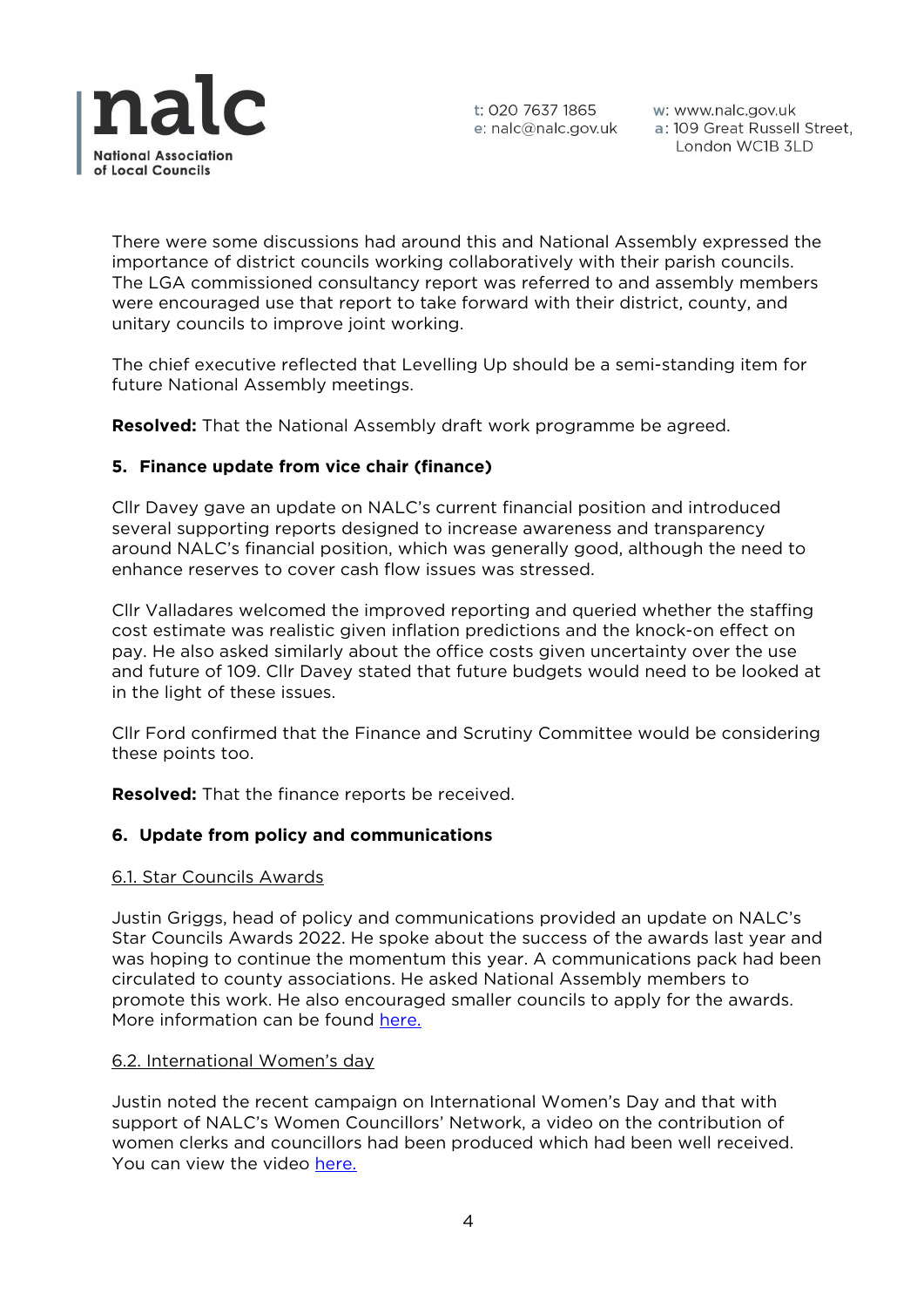

w: www.nalc.gov.uk a: 109 Great Russell Street, London WC1B 3LD

# 6.3. Local Council Review (LCR)

Justin provided an update on the future of LCR magazine. Due to the association's commitment to digital first and tackling the climate emergency, together with recent staffing changes, LCR content would be incorporated in the NALC website.

There were discussions around the timings of the issues and concerns were raised on lack of notice and knock-on impact on invoicing councils.

The chief executive apologised for the timing which had been exacerbated by the departure of the editor. Justin would work with county associations to ensure this would be completed as smoothly as possible.

**Resolved:** That the reports be noted.

## **7. Governance update**

#### 7.1. Task and Finish Group – terms of reference

The chief executive reported that a previous National Assembly meeting had agreed to set up a task and finish group to look at how NALC committees were working, their effectiveness and NALC's current electoral process. Management Board had proposed to set up a task and finish group of eight members possibly from the different regions and that Cllr Harvey would lead the group. A draft term of reference had been circulated for agreement.

Cllr Drew suggested that in discussion of the future of Larger and Smaller Councils Committee consideration should be given to whether they should be a committee or network.

Discussion focussed on whether the TFG should be constituted from representatives from the regions and a motion proposing this by Cllr Blezzard was agreed.

The chief executive was authorised to send out a note asking National Assembly members to appoint one representative from their regions for the group.

The chief executive added that the task and finish group would not be the only forum to discuss these issues, there would be other opportunities to discuss governance matters including in future assembly meetings.

It was moved, seconded, and agreed by National Assembly to carry the motion forward with three against and one abstention and the chief executive was authorised to write accordingly.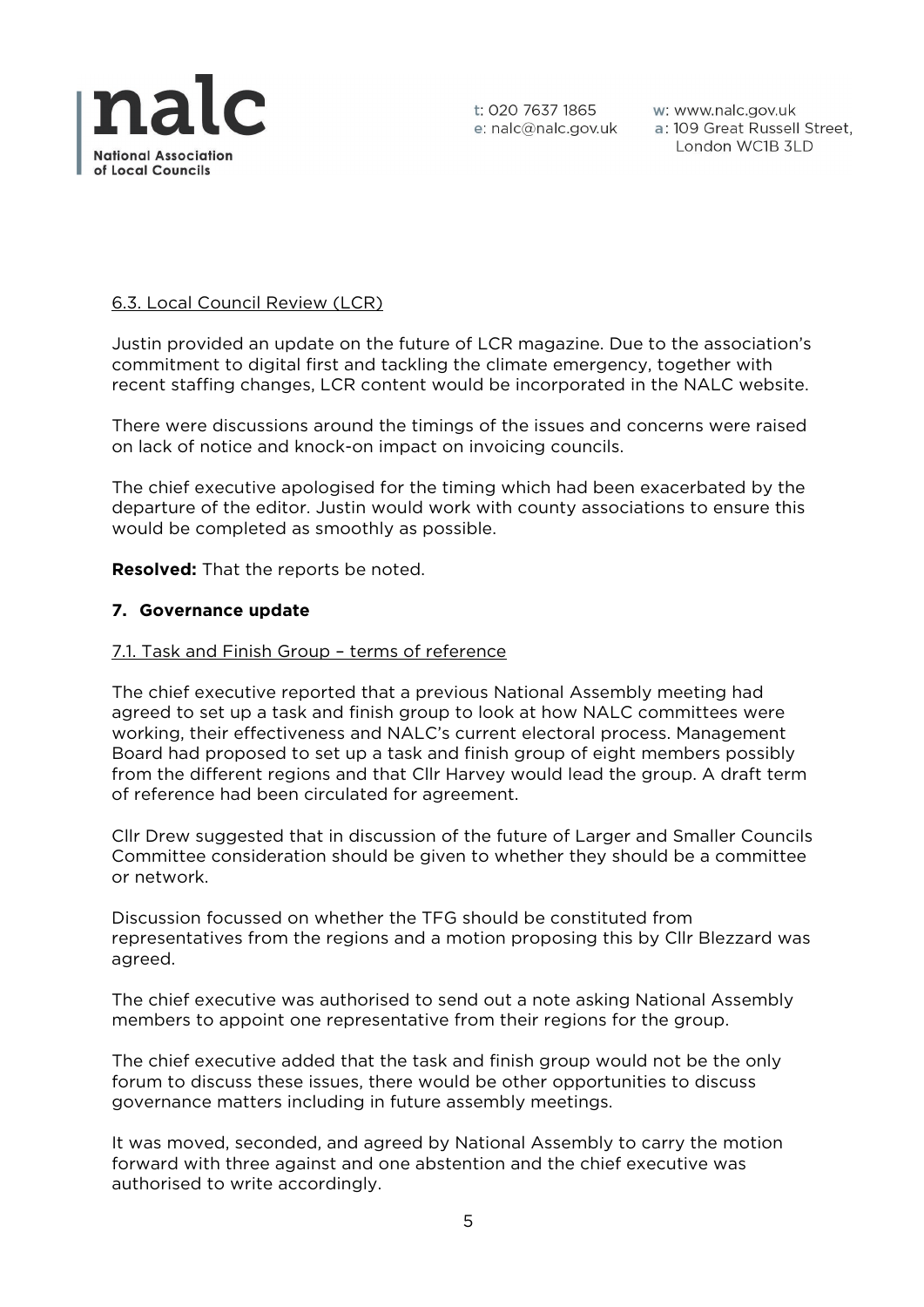

w: www.nalc.gov.uk a: 109 Great Russell Street, London WC1B 3LD

Resolved: That the task and finish group be set up based on the terms of reference circulated and aim to report the assembly in the summer.

## 7.2. Vacancies on NALC committees

Cllr Stevens noted that three nominations had been received for Management Board. Cllr Burns, Cllr Rappe and Cllr Ansell. As Cllr Burns is on Policy Committee, current rules would not enable her to sit on Management Board.

Cllr Stevens noted that Management Board recommended Cllr Rappe and Cllr Ansell be appointed to management board and that Cllr Ansell be appointed to the larger councils' committee.

He noted the following vacancies on the committees continued and encouraged members to stand:

Management Board Committee– one vacancy Finance and Scrutiny Committee– one vacancy Policy Committee – one vacancy Smaller Councils Committee – two vacancies

Cllr Blezzard noted that there had been a few expressions of interest for Smaller Councils Committee and the gaps would soon be filled.

**Resolved:** That a note be sent out to national assembly seeking members to appoint one representative from each region.

**Resolved:** That the Management Board vacancies be filled by Cllr Rappe and Cllr Ansell. Cllr Ansell also be appointed to the Larger Councils committee.

#### **8. Discussion items**

#### 8.1. Civility and respect: Government response on ethical standards

Justin Griggs, head of policy and communications reported that the Government had belatedly responded to the Committee on Standards in Public Life (COSIPL) 2018 report on local government ethical standards. The association had issued a statement expressing its disappointment at the nature of the government's response and especially its rejection of sanctions for councillors that did not behave appropriately.

He identified few relevant issues for assembly:

• NALC's statement had been quoted in the prestigious Municipal Journal.